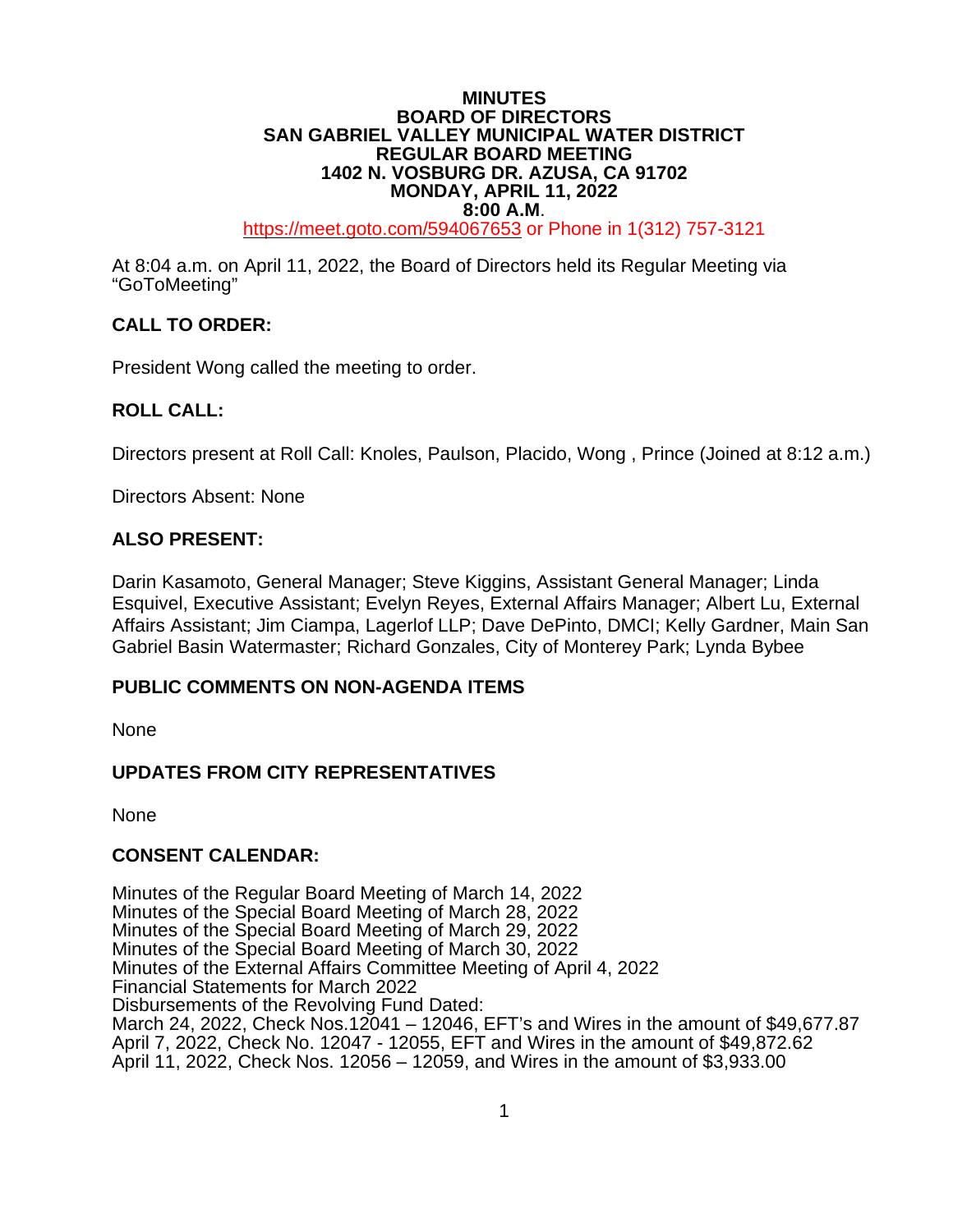Disbursements of the General Fund Dated:

March 22 - 28, 2022, Check Nos. 42803 – 42821, and EFTs in the amount of \$630,382.05 April 11, 2022, Check Nos. 42822 – 42851 and EFT, in the amount of \$134,410.07 Future Meeting Attendance Approval:

Resolution No. 04-2022-798 Continuation of Virtual Board Meetings San Gabriel Valley Public Affairs Network – April 28, Courtyard Monrovia SCAG 2022 Regional Conference – May 4-6, JW Marriott Desert Springs Catalyst2022: Think Different – July 27-29, San Antonio, TX CSDA's 2022 GM Leadership Summit - June 19 - 21, Coronado Island

On motion of Director Paulson, seconded by Director Placido, and unanimously carried 4-0, the Consent Calendar was approved.

Approved by the Board of Directors of the San Gabriel Valley Municipal Water District at their regular meeting held on April 11, 2022, by the following roll call vote:

Ayes: Knoles, Paulson, Placido, Wong Noes: None Absent: Prince Abstain: None

## **ACTION AGENDA ITEM**

## **MONTEREY PARK PFAS TREATMENT UPDATE**

The District provided funding in the form of a zero-interest loan to the City of Monterey Park for construction of a PFAS Treatment Plant. Richard Gonzales provided an update on the project with a Power Point presentation.

### *DIRECTOR PRINCE ARRIVED THE MEETING AT 8:12 A.M.*

## **RESOLUTION NO. 04-2022-799 ADOPTING WATER RATES**

On motion of Director Paulson, seconded by Director Placido and unanimously carried 5-0, A RESOLUTION OF THE BOARD OF DIRECTORS OF THE SAN GABRIEL VALLEY MUNICIPAL WATER DISTRICT ESTABLISHING WATER RATES FOR THE FISCAL YEAR COMMENCING JULY 1, 2022, AND REPEALING RESOLUTION NO. 5-2021-780, Resolution No. 4-2022-799 was approved.

Approved by the Board of Directors of the San Gabriel Valley Municipal Water District at their regular meeting held on April 11, 2022, by the following roll call vote:

Ayes: Knoles, Paulson, Placido, Prince, Wong Noes: None Absent: None Abstain: None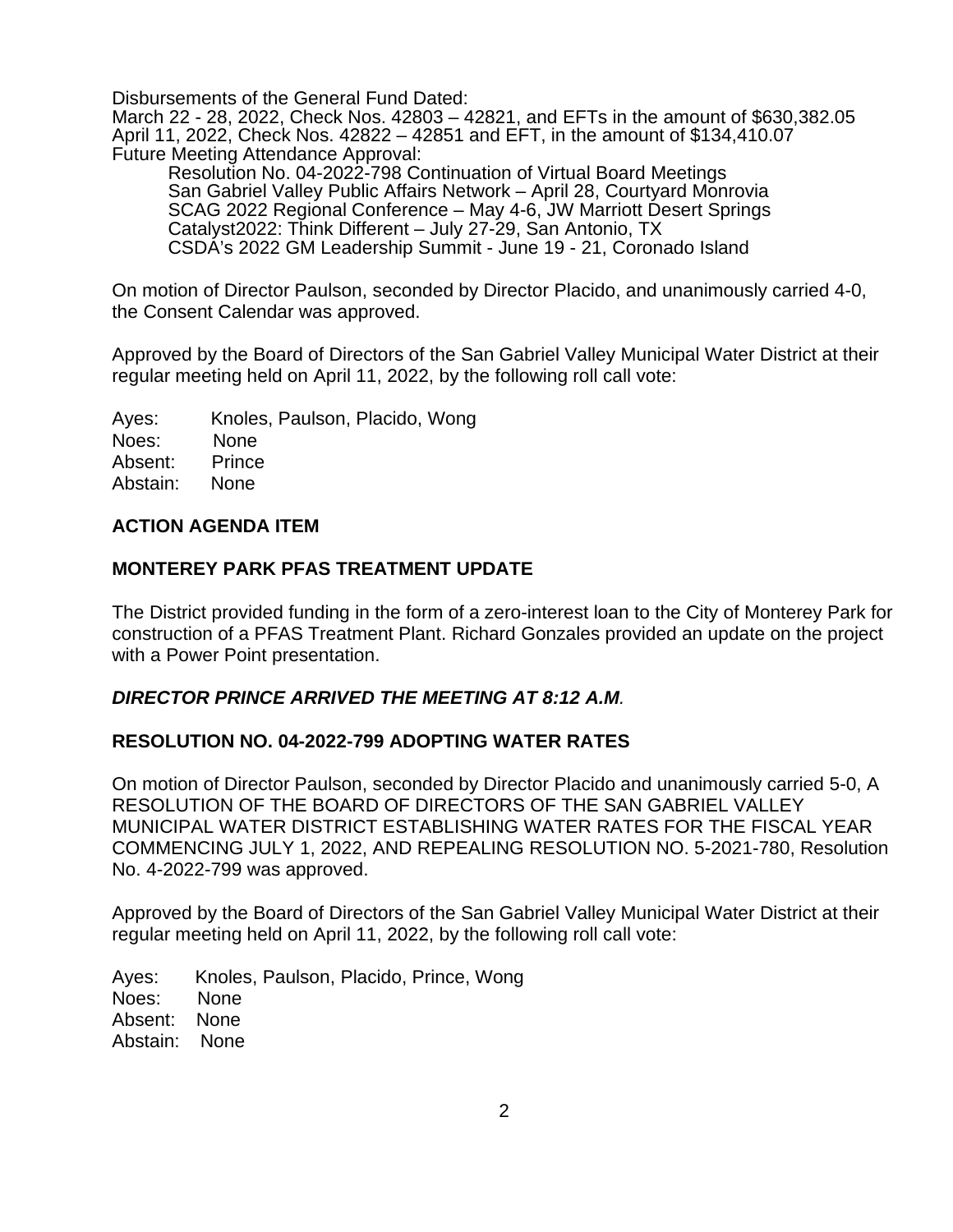# **FUTURE BOARD MEETINGS**

Legal Counsel Ciampa clarified that AB361 remains in effect, as does the State of Emergency that Governor Newsom declared in March 2020. After discussion, the Board agreed to continue meeting virtually for May's Board Meeting and will discuss again at that time whether to continue to meet virtually or switch back to meeting in person.

## **INFORMATION ITEMS**

## **EXTERNAL AFFAIRS**

External Affairs Report in Agenda Packet.

Ms. Reyes provided an update on the Controller/Nozzle Direct Install Program administered by EcoTech Services.

Ms. Reyes reported meetings with Assembly Member Chris Holden, Assembly Member Blanca Rubio, and Senator Anthony Portantino to discuss the District's legislative priorities and current water supply conditions were completed.

Annual educational newsletter to teachers/principals in Alhambra USD, Sierra Madre Elementary and Azusa USD are scheduled for late April along with the District's water awareness growth chart and home water survey.

Upcoming events are as follows:

Sierra Madre Earth Day Festival, April 23, from 9:00 a.m. – 12:00 p.m., Memorial Park. Alhambra's Eco Fair, May 1, from 9:00 a.m. – 4:00 p.m., Main Street. Sierra Madre's Mt. Wilson Race, May 28, Kertsing Square, time to be determined.

Ms. Reyes also reported the District awarded a \$5,000 OWL Grant to the Sierra Madre Post Office Landscaping Project.

Mr. DePinto commented that meetings with the District's member cities are critical and important regarding water conservation efforts.

### **UNFINISHED BUSINESS**

### **REPORT ON BASIN MANAGEMENT**

Director Placido reported the Determination of Operating Safe Yield for the Main San Gabriel Basin for FY 2022-23 through 2026-27 was updated. The Engineer reported that the Baldwin Park Key Well was 16ft lower than it was a year ago and rainfall was down about 13%.

Mr. Kiggins reported the average annual rainfall runoff from the early 1970's until to 2011 was about 110,000 acre-feet a year into the basin. For the last 10 years, there has been about half as much runoff, with approximately 54,000 acre-fee of rainfall runoff per year.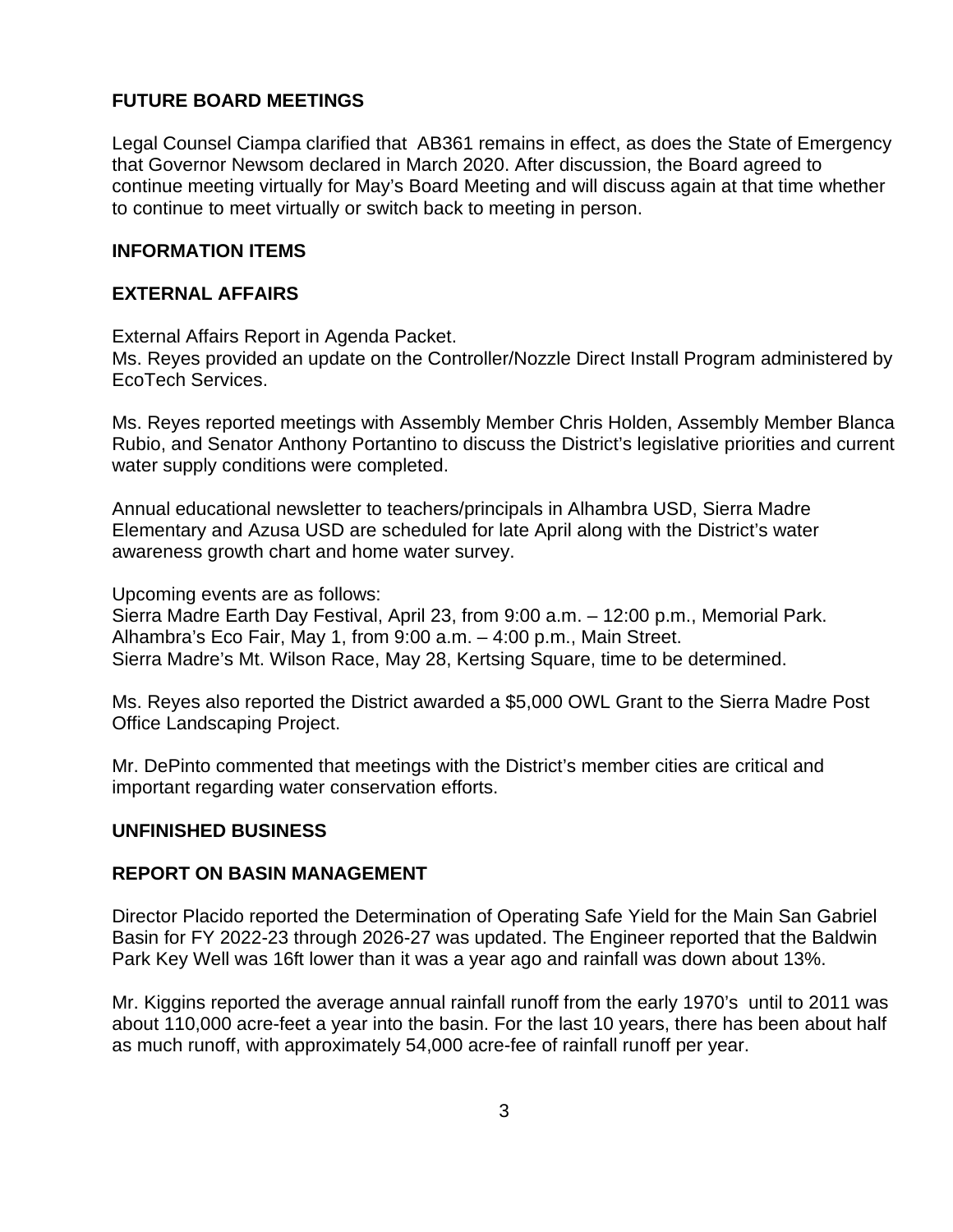# **REPORT OF WQA**

No report.

# **REPORT OF THE ATTORNEY**

Legal Counsel Ciampa reported a new executive order was issued on March 28 regarding drought issues. The order directs the State Water Board to adopt emergency regulations by May 25<sup>th</sup> that mandate urban water suppliers to adopt Stage 2 of their Water Shortage Contingency Plans.

Legal Counsel Ciampa reported two PFAS Legislative bills are pending, AB1817 and AB2247.

Legal Counsel Ciampa thanked Director Knoles and Director Wong for participation in AB1234 Ethics Training on March 30 and reminded the directors that a recording of that training has been provided.

## **REPORT OF THE GENERAL MANAGER/ASSISTANT GENERAL MANAGER**

The General Manager's written report is in the Agenda Packet.

The Assistant General Manager's written report is in the Agenda Packet.

The Assistant General Manager reported Civiltec had developed a bid package for the pipeline modification portion and a request for bids from nine reputable contractors were made in February. Due to low participation in the required pre-bid job walk in March, Civiltec contacted each absent contractor by phone. Based on those conversations, the bid deadline was extended to May 2, 2022, to facilitate submittal of additional bids.

# **REPORT OF THE STATE WATER CONTRACTORS**

The General Manager reported SWP allocation for 2022 has been reduced from 15% to 5% due to extremely dry conditions since January 1.

The Delta Conveyance Project two-year commitments are being made by various contractors. The District previously made a four-year commitment to the process, so no further action is required on the District's part.

# **COMMITTEE MEETING REPORTS**

The External Affairs Committee Meeting Minutes of April 4, 2022 are in the agenda packet.

# **DIRECTOR REPORTS ON EVENTS ATTENDED**

None.